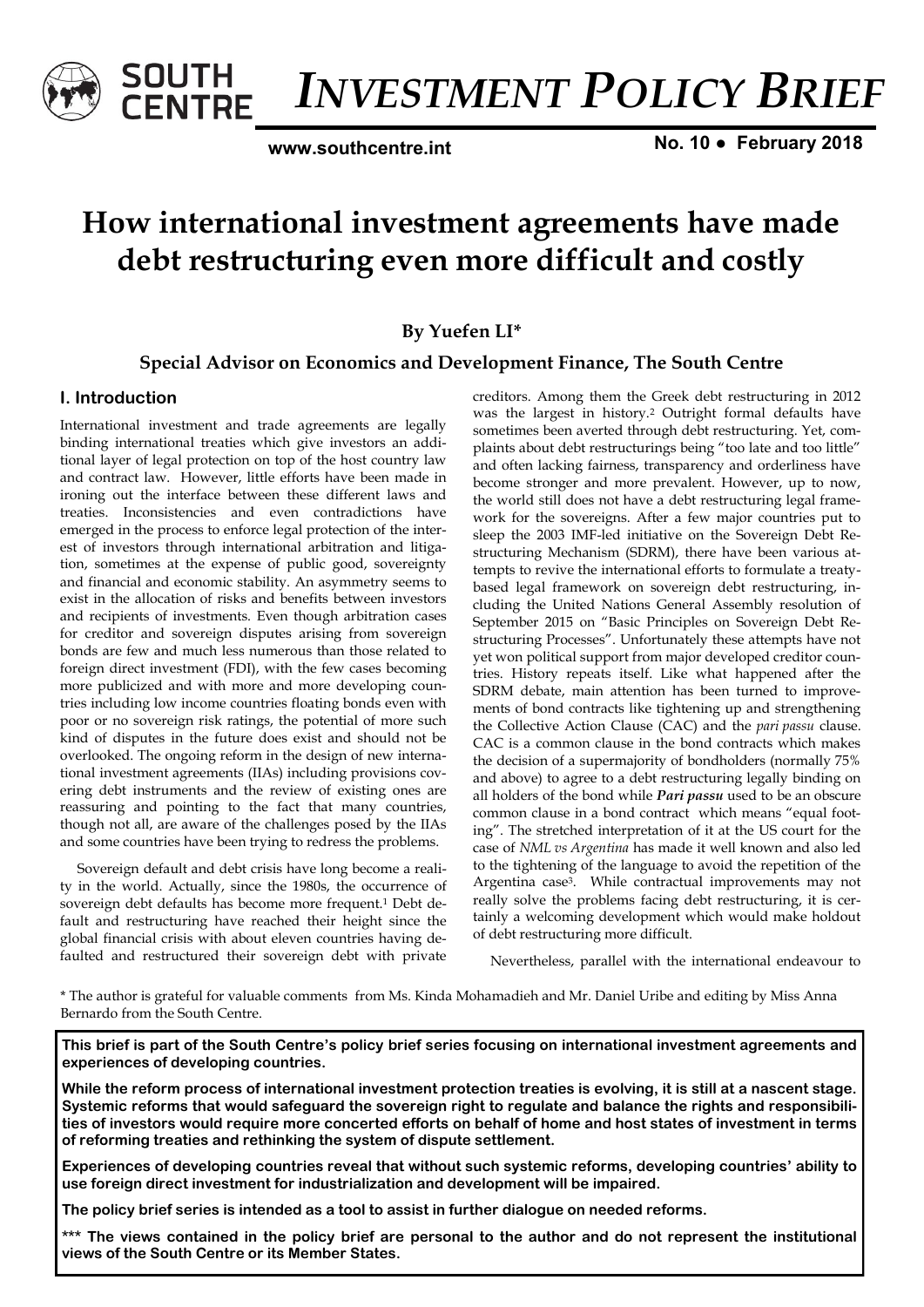make debt restructuring smoother and fairer, there have been an international tidal wave of signing IIAs. The rush to sign IIAs has been mainly driven by the belief, though not empirically proven, that IIAs could attract more foreign direct investment to promote economic development.<sup>4</sup> Naturally, there were also cases when IIAs have been treated as political or foreign policy gestures or statements. If the IIAs could be attentive to the sovereign right of developing countries to regulate, allowing sufficient policy space for the introduction of industrial policies for economic development and the attainment of SDGs, IIAs do have *ex ante* and *ex post* benefits which this paper will not discuss. By the end of 2016, the IIAs in the world have reached a total of 3,324.<sup>5</sup> The fact that they are legally binding and noncompliance with the IIA clauses can lead to legal punitive actions do not seem to have been given due attention by some developing country policy makers before the signing of the IIAs. Only when IIAs have started to give rise to millions and billions of dollars of compensation for investors as a result of arbitration awards did countries start to realize that IIAs can bite. The IIAs have strengthened markedly the creditor/investor rights and made sovereign debt restructuring more difficult and more costly. If the definition of investment includes bonds in an IIA, bond contracts cannot govern IIAs which are legally binding international treaties. As a result, efforts to improve bond contracts have become futile unless otherwise stipulated in IIAs to allow bonds be excluded or given special treatments in times of debt restructuring or financial crisis. If a country has not signed any IIAs at all, debt restructuring may face litigations in the national courts stipulated in the bond contracts. However, in the scenario which a country has signed IIAs which could be interpreted as including bonds under the broad scope of investment, holdout creditors would have another avenue to get compensation, namely the arbitration tribunal. A very pertinent question for the international community to consider is whether it is fair for the sovereign borrowers to face both litigation and arbitration and the scrutiny of both private law governing bond contracts as well as public law governing IIAs. Yet, in real life countries have been dragged to both. The economic cost of the two layers of legal protection of creditors could be very high for sovereign borrowers. On the one hand there is the compensation for the holdout bond owners if a favourable ruling is won at designated national courts. On the other, the cost for the arbitration process itself can be a big burden for countries suffering from financial distress. On top of this, some provisions in the IIAs make some generally accepted debt crisis containment and prevention measures as noncompliant with IIA provisions. For instance, IIA clauses like national treatment (NT), most favoured nation clause (MFN), fair and equitable treatment (FET) could provide investors grounds to argue that such policies like capital control, bank deposit guarantee, and nationalization of banks present a breach of IIAs. The fear of being dragged to an arbitration tribunal could negatively impact on effective crisis containment thus making debt restructuring bigger in scale and also "too late". It is high time for the international community to address the interface between the private and public law. For countries having signed the first generation of IIAs, this interface could well be neglected.

This paper has four sections. Following the introduction, Section II examines the problems for the interface between IIAs and current debt restructuring practices which have made restructuring more difficult; section III explains why IIAs have made debt restructuring more costly; and section IV has a brief review of the ongoing reforms on IIAs contributing to smoother and less costly debt restructuring .

# **II. Interface between IIAs and current debt restructuring practices have made restructuring more difficult**

### **A. IIAs can oblige sovereigns to both litigation and arbitration after a debt restructuring**

Bond contracts always have a clause stipulating the jurisdiction of the bonds should disputes arise. Normally it is the national court of a country which boasts to be an important international financial centre. New York and London are top on the list. Therefore, it is litigation at designated national courts and not arbitration tribunals should bond holders want to challenge the outcome of a debt restructuring. According to a survey of existing bond contracts, out of the ten sovereign bond issuers surveyed, only Brazil indicates arbitration as a possible avenue for solving disputes.<sup>6</sup> However, with the signing of IIAs, a debt restructuring may very likely have to go through another layer of legal scrutiny as most IIAs have a clause on arbitration for settling disputes.<sup>7</sup> A debt restructuring can, therefore, give rise to both state-to-state and/or investor-to-state dispute settlement requests. It means that if debt instruments are stipulated as a type of investment in the IIAs, bond holders of countries having IIAs with a country going through debt restructuring can resort to arbitration if they do not want to participate in a debt restructuring owing to various reasons. An economist might be puzzled by such a phenomenon and wonder that if a sovereign borrower entering into a bond contract is considered as giving up its sovereignty and be treated at the same level of a private investor thus its assets abroad can be attached (grabbed in normal language) in case of a default, should it also be fairer to think that once a private investor has become a party of a bond contract, the investor should only be treated as a private investor and not rising to the same level of a sovereign in case of a dispute? With the International Centre for Settlement of Investment Disputes (ICSID)<sup>8</sup> handing out awards on claims of holdout bond investors in the context of violation of IIA provisions, some scholars have been examining the blurring of the public law (treaties) and private law (contracts),<sup>9</sup> which is a very pertinent question waiting for an answer.

### **B. IIAs make bond contract improvements impotent**

The international community has made important efforts to improve bond contracts in particular the Collective Action Clause and *pari passu* clause in the past few years. As a response to events like the Greek debt restructuring and the rulings of the United States Supreme Court on Argentina's restructured bond in 2001, there have been an intensification of contract improvements instead of a holistic attempt to resolve challenges facing sovereign debt restructurings which is naturally more difficult. The International Capital Market Association (ICMA) proposed the super collective action clause<sup>10</sup> and tightened language for the *pari passu* clause.

The IMF's proposals are along the same lines.<sup>11</sup> The re-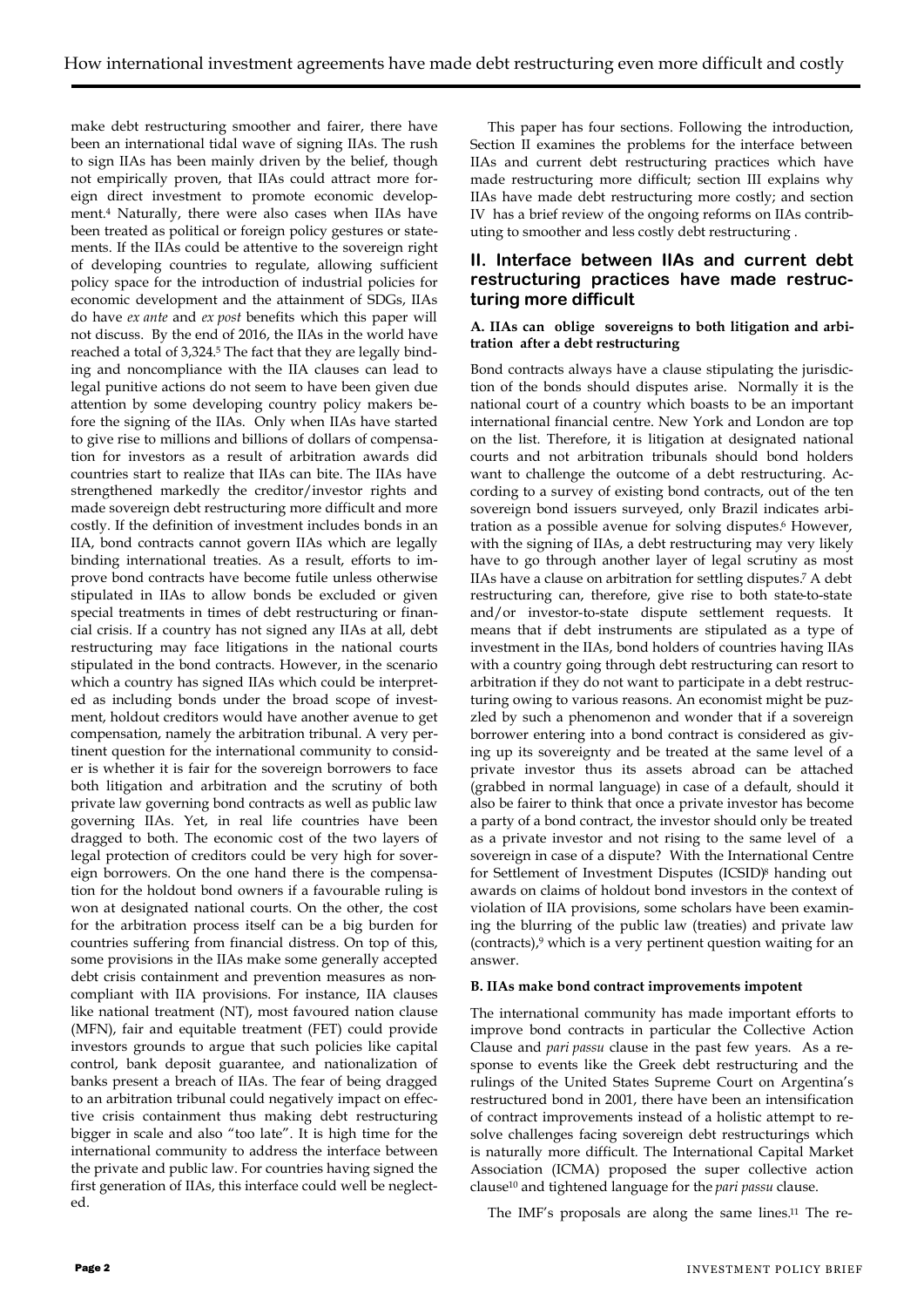vised and strengthened CACs would allow bond issuers to aggregate different series of bonds to be restructured, thus making holding out a restructuring proposal more difficult since possessing a blocking vote would require much greater financial power than for a single bond. In the same vein, the tightened *pari passu* clause has made future stretched interpretation of this clause less possible. With these improvements, there is a sense of complacency that major weaknesses existing in the current bond contracts have been more or less addressed and the road for smoother debt restructuring has been paved.

However, even if 75 or 90 percent of holders of several bonds have agreed to the terms of a debt restructuring and voted against litigation which is completely in line with the enhanced CAC, they cannot prevent holdout investors from filing an arbitral claim if the restructured bonds are deemed as protected investment according to an IIA and there is no special stipulation on negotiated restructuring in the IIA. Cases have shown that private law cannot override public law as ICSID has already handled arbitrations over disputes arising from debt restructuring and the awards are supposed to be immediately enforceable. Michael Waibel was among the first to warn that such kind of IIAs would open "a Pandora's box" as bondholders might obtain compensation through arbitration "even though the contractually prescribed majority accepted the restructuring."<sup>12</sup> With more bondholders aware of arbitration as a relatively easy avenue to get compensation for their bonds, more treaty claims could be lodged thus increasing holdout risks. The treaty claims, depending on the specific wording of an IIA, could be based on IIA clauses like expropriation, fair and equitable treatment, and a few other clauses. The sovereign bond issuers are advised to study carefully their bond contract clauses as well as their IIA clauses before they plan for a debt restructuring.

### **C. IIAs have broadened scope for forum shopping**

Debt instruments typically have active secondary markets which allow speedy selling and buying with little transparency. Bond investors can choose at the secondary market the desired jurisdiction for litigation as well as preferred IIA partner countries with IIAs having clauses carrying possibilities of a favourable treaty claim. For instance when a country has already shown signs of difficulty to service bond payments, and has IIAs whose definition of investment could be interpreted as covering bonds and clauses that could be claimed to be breached by a debt restructuring, an opportunist investor with the aim of making profits out of a sovereign debt crisis would purchase the bonds at the secondary market, normally at a much lower price than the face value of the bonds. Then such investors would wait patiently for debt restructuring to happen. For instance, Poštová Bank from Slovakia which took Greece to ICSID under the Slovakia-Greece bilateral investment treaty (BIT) after Greek debt restructuring bought Greek bonds after credit rating agencies had downgraded the Greek bonds. Even for domestic bonds governed by domestic laws, non-resident holders could sue the state under some provisions in the IIA. It would not be surprising for such kind of investors to hold out and file a treaty claim against the debt restructuring. Arbitration could be more appealing to these investors as arbitration process could take less time than litigations and some

core provisions of IIAs could be easily claimed to be violated by a debt restructuring. In addition, the arbitration awards could be less complicated to enforce. Depending on the appetite of the holdout bond investors, some could opt for rushing to the local courts designated in the bond contracts and some others would go directly to the arbitration tribunals. Argentina was taken to the New York court as well as ICSID paying huge compensation to two sets of holdout bondholders. IIAs actually present investors with opportunities to bring one complaint before more than one forum, even have parallel proceedings which in legal terms means one case submitted to more than one forum.<sup>13</sup>

### **D. IIAs are ambiguous about whether debt instruments are protected investment**

Whether or not holdout bond investors can drag a sovereign to the arbitration tribunal after a debt restructuring depends mostly on whether the definition of "investment" in the IIAs includes bonds as a "protected investment". This means the definition or the scope of investment of an IIA would be crucial for deciding whether a claim arising from a debt restructuring is qualified as an investment claim. As a matter of fact, for debt restructuring related cases, tribunals normally start deliberation with determining whether a particular IIA applies to government bonds.

Strangely enough, ICSID which claims jurisdiction over any legal disputes "arising directly out of an investment, between a Contracting State ...... and a national of another Contracting State"<sup>14</sup> does not have a clear definition for investment in the ICSID Convention. This gave arbitration tribunals no clear legal basis for deliberation of claims. There had also been the uncertainty whether ICSID has jurisdiction over disputes over sovereign bonds. Then in 1996 ICSID accepted the arbitration case of *Fedax v. Venezuela*<sup>15</sup> which was a claim pursuant to the Venezuela-Netherlands BIT for failure to pay the amounts due under the promissory notes. This was the first time for debt instrument to be classified as "protected investment" and also for the ICSID to claim jurisdiction officially over such kind of disputes. The compensation involved in this case was not significant and the dispute was not very complex either. The award specified that promissory notes, a debt instrument, were the same like a loan. This case marked the start of taking ICSID by default as a forum for dispute settlement over debt restructuring in addition to national courts mentioned in the bond contracts.

In view of the lack of a clear concept of "investment" and resultant difficulty in arbitration deliberations, in 2001, the tribunal over the *Salini v. Morocco case* (ICSID Case No. AR-B/00/4) identified four criteria for investment: 1. commitment or contribution of money or assets; 2. for a certain duration; 3. assumption of risks; 4. contribution to economic development of the host country. These are broad principles. It is not surprising that there is the observation that "subsequent tribunals have applied these criteria flexibly"16.

To make things even more complex, IIAs all have their own definitions of "investment" and the variation in wording and scope of these definitions range from small to large. In this kaleidoscopic range of definitions, debt instruments have been given different treatments**.** 

The first generation of IIAs tend to be more expansive and sweeping in defining investment. Many IIAs have a broad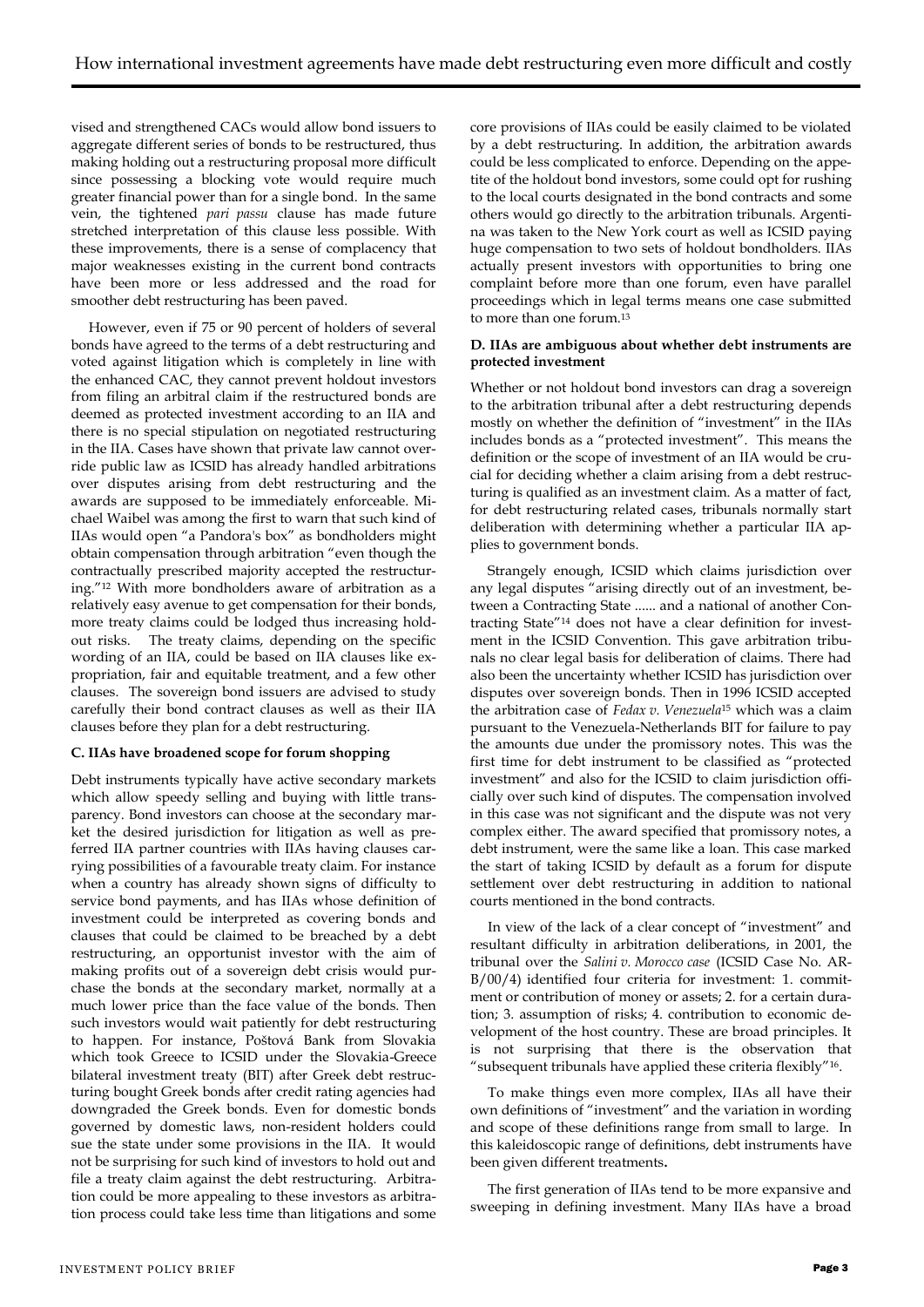asset-based definition like investment "covers every kind of asset" without going to details. Government bonds could be interpreted as investment with much ease when such kind of sweeping and all-encompassing definition is given. Some IIAs gave a list of assets. One example is the US model which defines investment as including business enterprises, shares, bonds, debentures, derivatives, intellectual property rights, business concessions, contractual rights, and moveable and immovable property. In the case that there is no differentiation between corporate and government-issued securities, it would be quite clear-cut that bonds are under protected investment. Since the late 1990s and especially the new millennium, IIAs tend to be more restrictive.

### **E. Case by case interpretative approach in ICSID and difficulty in maintaining consistency**

In view of the absence of a uniform definition of investment, there have been difficulties with deciding whether a debt restructuring related dispute regarding a sovereign bond is qualified as a protected investment issue. The question arises as to whether the decision should be solely based on the provisions of the individual IIAs, or based on the Salini criteria, or Article 25 of the ICSID Convention which refers generally to "any legal dispute arising directly out of an investment".

So far ICSID has handled three cases relating to debt instrument disputes under IIAs. The aforementioned *Fedax v. Venezuela* case of 1996 was the beginning for ICSID to claim jurisdiction over debt instruments as a protected investment under IIAs. The argument for the tribunal to pass the ruling that a promissory note was a type of foreign investment was that "promissory notes are evidence of a loan and a rather typical financial and credit instrument" and "although the identity of the investor will change with every endorsement, the investment itself will remain constant, while the issuer will enjoy a continuous credit benefit until the time the notes become due"17.

In the *Abaclat and Others v. Argentina* case,<sup>18</sup> under which a large group of holdout creditors brought their claim against the Argentine debt restructuring of 2001 under the Italy-Argentina bilateral investment treaty, the creditors claimed that the debt restructuring was in violation of the expropriation clause and fair and equitable treatment standards under the treaty. As in the past, the examination of the case started with whether it was under the jurisdiction of ICSID. The Arbitral Tribunal confirmed that sovereign bonds may constitute an investment in the sense of Article 25 of the ICSID Convention. However, should the Salini criteria be used, there would be the possibility of sovereign bonds not qualifying as a typical business transaction like cross border foreign direct investment. As bonds could change hands at the secondary market very quickly after holding them for a very short duration, the duration criteria is thus not met. As for the Salini criteria of contributing to the economic development of host states, some bond investors may only have commercial interests, in particular those who only purchase bonds when there are signs of the need for debt restructuring and hold out when it really happens.

In the *Poštová bank v. Greece* case19, claimants brought the case to ICSID under the Slovakia-Greece BIT and the

Cyprus-Greece BIT as *Poštová banka,* a Slovak bank, filed the case together with its former Cypriot shareholder, *ISTROKAPITAL SE.* The claims were that the Greek 2012 debt restructuring was a breach of international treaties, depriving the value and wealth of investors in Greek bonds, thus illegal expropriation, as well as failure to accord fair and equitable treatment, and violation of umbrella clauses. Based on these claims, the investors assumed they are entitled to compensation for their losses that the debt restructuring may have caused. Unlike the *Fedax v. Venezuela* case, the tribunal differentiated between loans and bonds and highlighted that bonds are held generally by anonymous groups of creditors and are subject to several alterations of their value. Therefore the arguments were based mainly on the Salini test and the specific language of the Slovakia-Greece BIT instead of Article 25 of the ICSID Convention. The legal basis of the case was different from the Argentina case. Not surprisingly the ruling was that the ownership of the Greek bonds could not be considered as a protected investment because they did not contribute to an economic venture and neither was it associated with investment risks.

From the three cases, we could see that the tribunal of different cases have relatively liberally applied different legal bases for the interpretation of "investment" and the jurisdiction of ICSID. For the Abaclat case on restructured Argentine bonds, there was actually the discussion among the tribunals whether they should arbitrate on the basis of the relevant BIT or on the wording of the ICSID Convention. Apparently the latter prevailed.

This case-by-case interpretative approach adopted by IC-SID in affirming the status of sovereign debt as an investment has been challenged by some scholars regarding consistency in deciding on the awards of the cases. Some think that such kind of interpretive approach would result in greater ambiguity as to how these provisions will be interpreted in the next dispute and greater ICSID involvement in sovereign debt restructuring disputes does not necessarily imply a greater predictability for how claims will be resolved.<sup>20</sup>

### **F. Some core IIA provisions are prone to be used as basis for claiming a violation resulting from debt restructuring**

Debt restructurings typically include a haircut which reduces the face value of the bonds and/or prolongation of the maturity of the bonds sometimes. Though they could in some cases avert a debt default and may breathe new life to an economy thus resuming the servicing of the bonds, they may easily be claimed as violating several core provisions of IIAs including fair and equitable treatment/minimum standard of treatment, umbrella clause, national treatment, mostfavoured-nation treatment and guarantee of compensation for expropriation.

One important target is **direct expropriation or indirect expropriation**. As IIAs typically do not specify limitations for assets associated with the treaties, and older IIAs rarely have exemptions for specific policy measures that governments have to take for public goods or maintaining economic and social stability, expropriation or indirect expropriation have been frequently claimed for debt restructuring. The definition of indirect expropriation is far from clear cut. Some claims of indirect expropriation referred just to the scenario when the ownership of the bonds are not changed but the value of the bonds has been negatively affected/diminished by debt re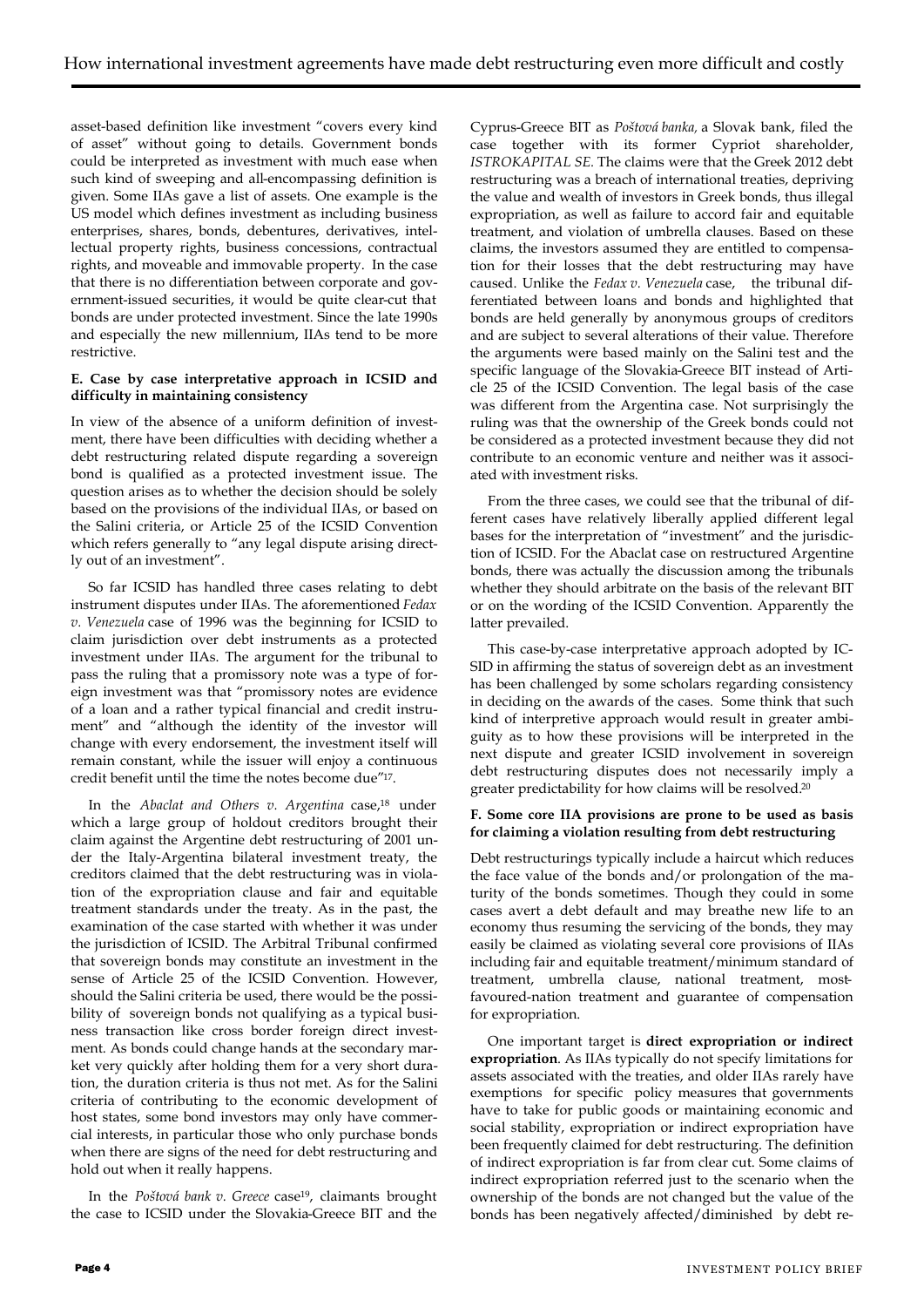structuring and extension of maturity which would result in getting paid later than expected, thus seen as tantamount to expropriation.<sup>21</sup> That was the claim by bondholders under the Italy-Argentina BIT case, Abaclat. For expropriation, its main definition is "wealth deprivation". A haircut in debt restructuring would be considered as a reduction of the value of bonds. This is because investors would claim the face value of the bond as the basis irrespective of the transaction value at the secondary market being a fraction of the face value at the primary issuance; and irrespective of the purpose of intent against public good. The Poštová Bank claimed Greek 2012 debt restructuring reduced the value of the investment in Greek bonds even though the bond was purchased when credit rating agencies downgraded Greek sovereign risks. It seems that, with the protection of IIAs, the purchase of bonds seems to be considered a kind of risk free investment while one of the economic rational of floating bonds is to share risks among investors.

Another easy target is the **umbrella clause** which is an expansive clause obliging host countries of IIAs to respect obligations for protecting investments covered by the treaty under the "umbrella" of international law in addition to domestic law. The sweeping and general language in pledging obligations to protect the property of investors and honour contracts means the host countries would carry responsibilities for contractual obligations beyond the scope of the said treaty. This can be used to justify investor-state arbitration. The United Nations Conference on Trade and Development (UNCTAD) warned that "*the language of the provision is so broad that it could be interpreted to* 

*cover all kinds of obligations, explicit or implied, contractual or non-contractual, undertaken with respect to investment general*ly".<sup>22</sup> A debt restructuring can be easily interpreted as a breach of contracts as a sovereign bond is perceived as a contract between the issuing government and its bondholders, thus, a violation of the IIA. To pay the face value and also the interests of the bond no matter what is considered as implementing and honouring the contract.

Another is **Fair and Equitable Treatment standards** (FET). Debt restructuring could be viewed by holdout bondholders as coercive, discriminative, in bad faith and in violation of investors' legitimate expectations. FET is also subject to interpretation and the specific IIA would also be taken into consideration especially the IIA's objective which is normally spelt out in the preamble of the IIA. It is not uncommon to see FET being lumped together with expropriation and umbrella clauses.

There is also **National Treatment** (NT). During times of debt crisis especially when it is difficult to determine whether it is a liquidity crisis or really an insolvency situation, governments sometimes give favourable treatment to domestic bondholders to shore up the domestic financial system and maintain confidence and stability. This happened in the Argentinian case. Many scholars consider this kind of government policy measures as necessary and these do not constitute a violation of NT23.

### **G. Lack of appealing system for ICSID awards**

For litigation at national court, the borrowing country can go to the court of appeals after the lower court issues an injunction. This provides the debtor with an opportunity to further

| Case                                                                                                     | <b>IIA</b>                                | Clauses claimed to be breached                                                                                                                                                                                                                                                                                                                                                                                                           |
|----------------------------------------------------------------------------------------------------------|-------------------------------------------|------------------------------------------------------------------------------------------------------------------------------------------------------------------------------------------------------------------------------------------------------------------------------------------------------------------------------------------------------------------------------------------------------------------------------------------|
| Abaclat and others v. Ar-<br>gentine Republic (ICSID<br>Case No. ARB/07/5)                               | Italy-Argentina BIT                       | Indirect expropriation, Fair and equitable treat-<br>ment/Minimum standard of treatment, including denial<br>of justice claims, Umbrella clause, National treatment,<br>Most-favoured-nation treatment, Arbitrary, unreasona-<br>ble and/or discriminatory measures                                                                                                                                                                      |
| Fedax N.V. v. Republic of<br>Venezuela (ICSID Case No.<br>ARB/96/3)                                      | Netherlands-Venezuela<br><b>BIT</b>       | Definition of protected investment in the BIT and wheth-<br>er ICSID has jurisdiction over debt under IIAs. Outstand-<br>ing capital due on the six promissory notes and the out-<br>standing interest. (Author's note: This 1997 case was the<br>first time the Tribunal found, in its Decision, that the dispute<br>regarding debt instruments was within the jurisdiction of the<br>ICSID and within the competence of the Tribunal.) |
| Poštová banka, a.s. and<br><b>ISTROKAPITAL SE v. Hel-</b><br>lenic Republic (ICSID Case<br>No. ARB/13/8) | Cyprus-Greece BIT;<br>Slovakia-Greece BIT | Breach "a claim to money, and the right to performance<br>under a contract having financial value under Article<br>1.1(c) of the Slovakia-Greece BIT" and breach of contrac-<br>tual claims with economic value under Article 1.1(c) of<br>the Cyprus-Greece BIT. Violation of MFN clause, illegal<br>expropriation, failure to accord fair and equitable treat-<br>ment, and violation of umbrella clauses.                             |

# **IIA clauses claimed to be breached in past ICSID cases relating to debt instruments**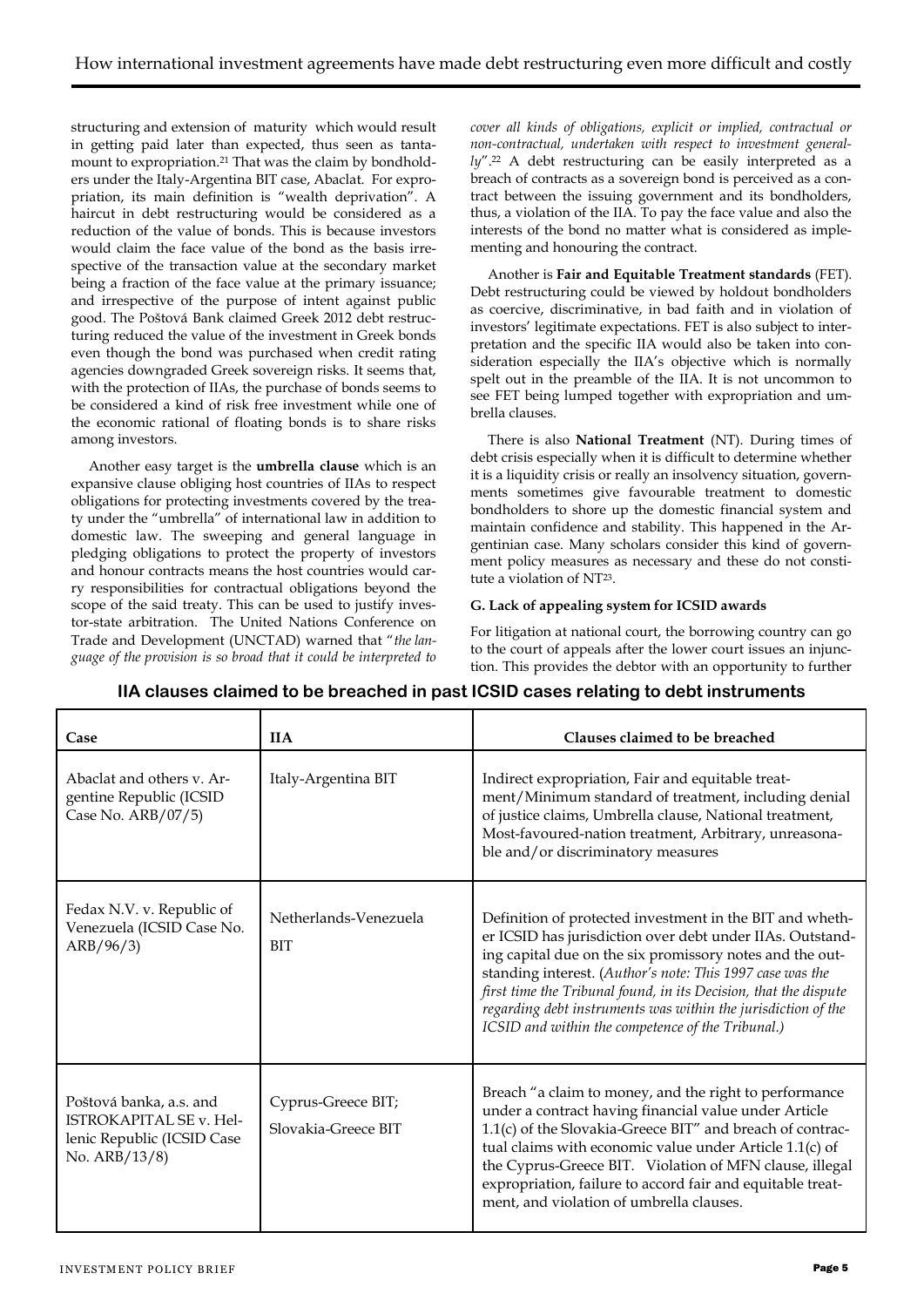argue the case. For arbitration, once a tribunal hands out an award, the tribunal does not have the power to reconsider the award even though a party of the case has the right to request for interpretation of the award and/or to apply for annulment of an award on procedural grounds. Therefore, it is assumed that awards should be directly enforced. Article 54 (1) of ICSID's Convention states that *"Each Contracting State shall recognize an award rendered pursuant to this Convention as binding and enforce the pecuniary obligations imposed by that award within its territories as if it were a final judgment of a court in that State*".

# **III. IIAs have made debt restructuring more costly**

### **A. IIAs increase the likelihood of debt restructuring being "too late"**

Debt restructuring is necessary when a country has unsustainable debt burden ranging from debt overhang to severe liquidity problems. The purpose for undergoing a debt restructuring is meant to allow the debtor country to address the debt sustainability problems and restore economic growth by extending the maturity through debt exchange, a debt reprofiling, or through both haircuts and prolongation of maturity.

Timely and effective debt crisis containment and management could allow a crisis stricken country to prevent a collapse of the economy, contain contagion and protect the public interests. For debt and financial crises in the past two decades and more, especially the current global financial crisis, it has become almost a normal practice for governments to intervene to prevent the economy from sinking into a deeper systemic meltdown and also to alleviate the social suffering of the population. Many governments functioned like fire brigades and adopted various policy measures such as capital control, currency devaluation, freezing prices for the public sector, and even debt restructuring. Scholars including Anna Gelpern and Brad Setser argued that these measures may be necessary for governments in a financial crisis, <sup>24</sup> even though inter-creditor equity is an important principle to follow. However, IIA clauses like FET, expropriation, free transfer of funds and NT provide grounds for challenging such kind of policies through investor-state dispute settlement unless would not allow the special reservations are spelt out clearly in the IIAs. Should governments not adopt crisis management measures for fear of a breach of IIA treaty obligations even though there are economic justifications, the cost of a debt crisis and the eventual debt restructuring would certainly increase. This has turned the investor-state dispute settlement (ISDS) mechanism under IIAs into a hindrance to timely debt restructuring and allowed individual bondholders to holdout debt restructuring arrangements agreed by the majority of bondholders and get compensation from the crisis stricken states whose people are going through economic and social sufferings because of the shortage of financial resources.

There is an urgent need to balance between adherence to the treaty obligations for protecting creditor interests and the policy space for macroeconomic measures in times of financial and economic emergencies in order for a country facing unsustainable debt to return to normal economic functioning as soon as possible.

### **B. High cost of the arbitration process for sovereigns**

The cost of the arbitration process is normally quite significant for the sovereigns. For ICSID, all costs relating to a case are borne by the claimants and the respondents of the claim including expenses of the Tribunal comprising travel, salary, lodging and other costs, ICSID charges, administrative fees and expenses. For cash strapped governments going through debt crises, the costs could be a significant burden.

Take the Greek case as an example25:

- a) Respondent's (the Greek government) legal fees and expenses amount to €4,650,232.73 as of September 30, 2014. Respondent has advanced US\$300,000 to ICSID to cover costs of the arbitration. (As the ICSID tribunal took the decision on April 9, 2015, the cost would certainly be higher.)
- b) b) The fees and expenses of the Tribunal and ICSID's administrative fees and expenses (the costs of arbitration), including expenses relating to the Hearing, amount to approximately US\$600,600.00. These costs are paid out of the advances made by the Parties.

Article 61 of the ICSID Convention gives the Tribunal discretion to allocate costs of the arbitration, including attorney's fees and other costs, between the Parties as it deems appropriate. In light of these circumstances, the Tribunal decided that both sides shall bear the costs of arbitration equally, **and that each side shall bear its own legal and other costs**.

Excluding time spent by officials and staff within relevant governmental institutions, the total cost would go well above 5 million Euros.

Argentina has spent at least US\$12.4 million in legal fees for its defence of itself during the Abaclat case.26 The compensation paid by the Argentinian government to the claimants as stipulated in the April 2016 award was US\$1.35 billion<sup>27</sup>

# **IV. Ongoing reforms on IIAs contributing to smoother and less costly debt restructuring**

Recent years have seen a more cautious and pragmatic attitude towards IIAs from the part of various governments, leading to a slower increase of newly signed IIAs. Countries have also been re-evaluating/reviewing the signed IIAs and reforming the new IIAs in the pipeline. Some IIAs have been terminated (see chart in the next page). The new generation of IIAs are getting longer as provisions are becoming more detailed, restrictive and complex. To reduce cases of arbitration and preserve policy and regulatory space for governments are the main objectives for the ongoing reform of IIAs. Such kind of reform and scrutiny have also their impact on provisions related to debt instruments and the treatment of debt restructuring.

Clearly countries have realised that debt instruments have different features from those for FDI. Governments have used the issuance of sovereign bonds as a monetary and economic policy tool to maintain economic and financial stability as well as for promoting economic development. The extent of social and economic impact of sovereign bonds can be different from that of FDI or corporate debt. Another aspect is that bonds have a secondary market which is out of the reach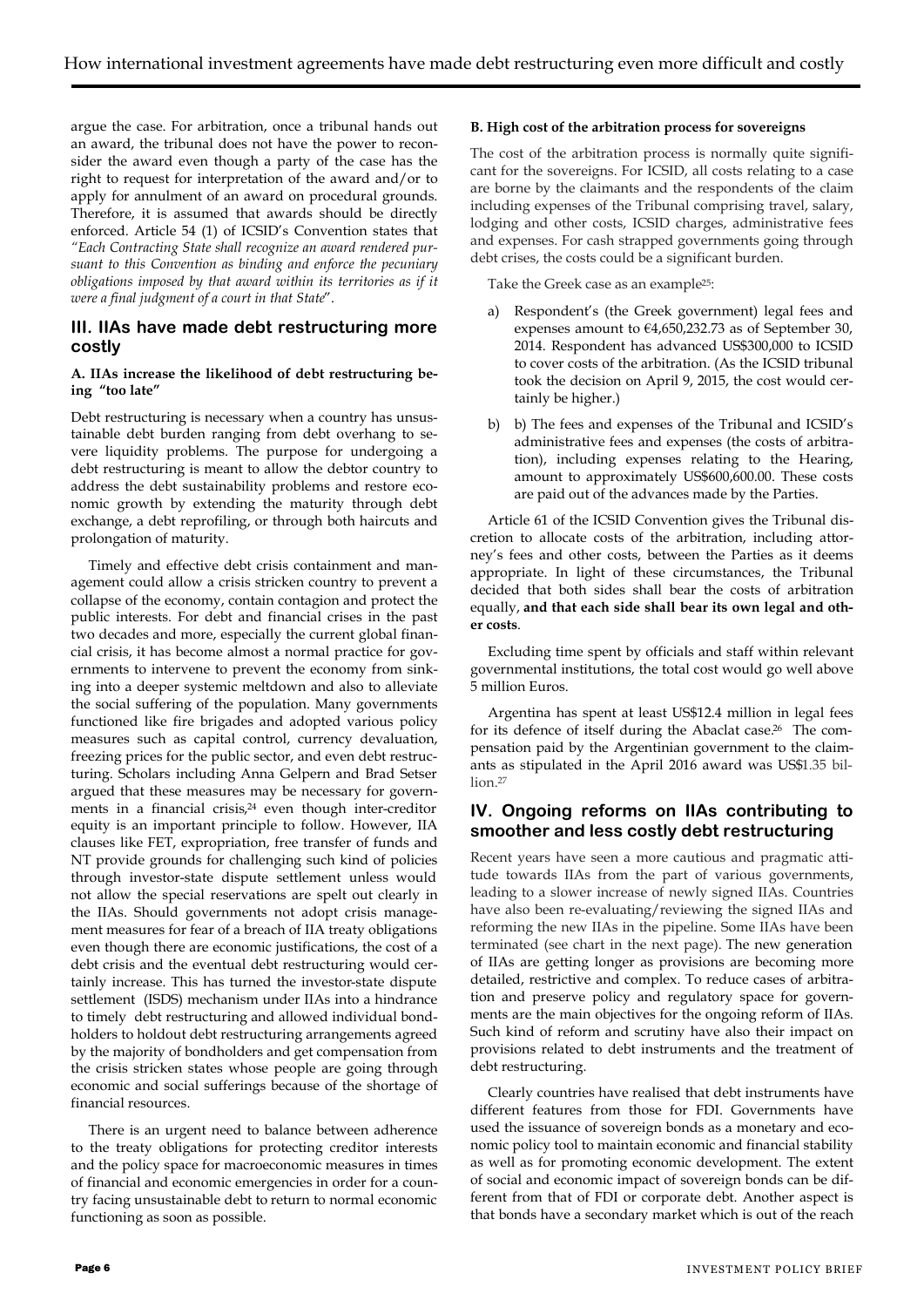

Source: Based on UNCTAD database and South Centre calculation

of the issuing sovereigns.

Like bond contracts, IIAs also have boilerplate provisions which countries just cut and paste with little examination onto their IIAs. Many of the new generation of IIAs have modernized some standard yet expansive core provisions to make them more precise to avoid very broad interpretations for arbitration claims. Some new IIAs have also dropped certain problematic standard provisions and/or added information in the form of footnotes and annexes to allow special qualifications and limitations for some standards. This, like bond contract improvements would reduce chances of unjustifiable arbitration claims and contribute to a smoother and less costly debt restructuring.

### **A. Definition of investment**

The definition of investment has proven to be of utmost importance if countries want to minimize exposure to post-debt restructuring related arbitration. According to UNCTAD's database, while only 3% of the old generation IIAs had excluded debt instruments from the definition of investment and had broad asset based definition, 39% of IIAs concluded between 2011 and 2016 had reformed the definition to exclude debt. This way, countries can continue to borrow from the international markets and the linkage of bonds with IIAs has been severed.

There are different ways of excluding debt from the definition of investment:

- a) India's model BIT uses an enterprise-based definition and "only recognises those investors who directly own and control an enterprise".<sup>28</sup> Enterprise is defined as entities with 'real and substantial business operations' in the host country with 'substantial and longterm commitment of capital' and a 'substantial number of employees in the territory of the host state'. These standards would meet most of the Salini test criteria and confine almost entirely IIAs to long term FDI.
- b) To use a positive or negative list of assets to exclude debt.

### **B. Special annex or footnotes on debt and debt restructuring**

Some IIAs have given public debt (differentiated from corporate debt) special treatment by having a special annex or footnote to prevent investor claims on "negotiated debt restruc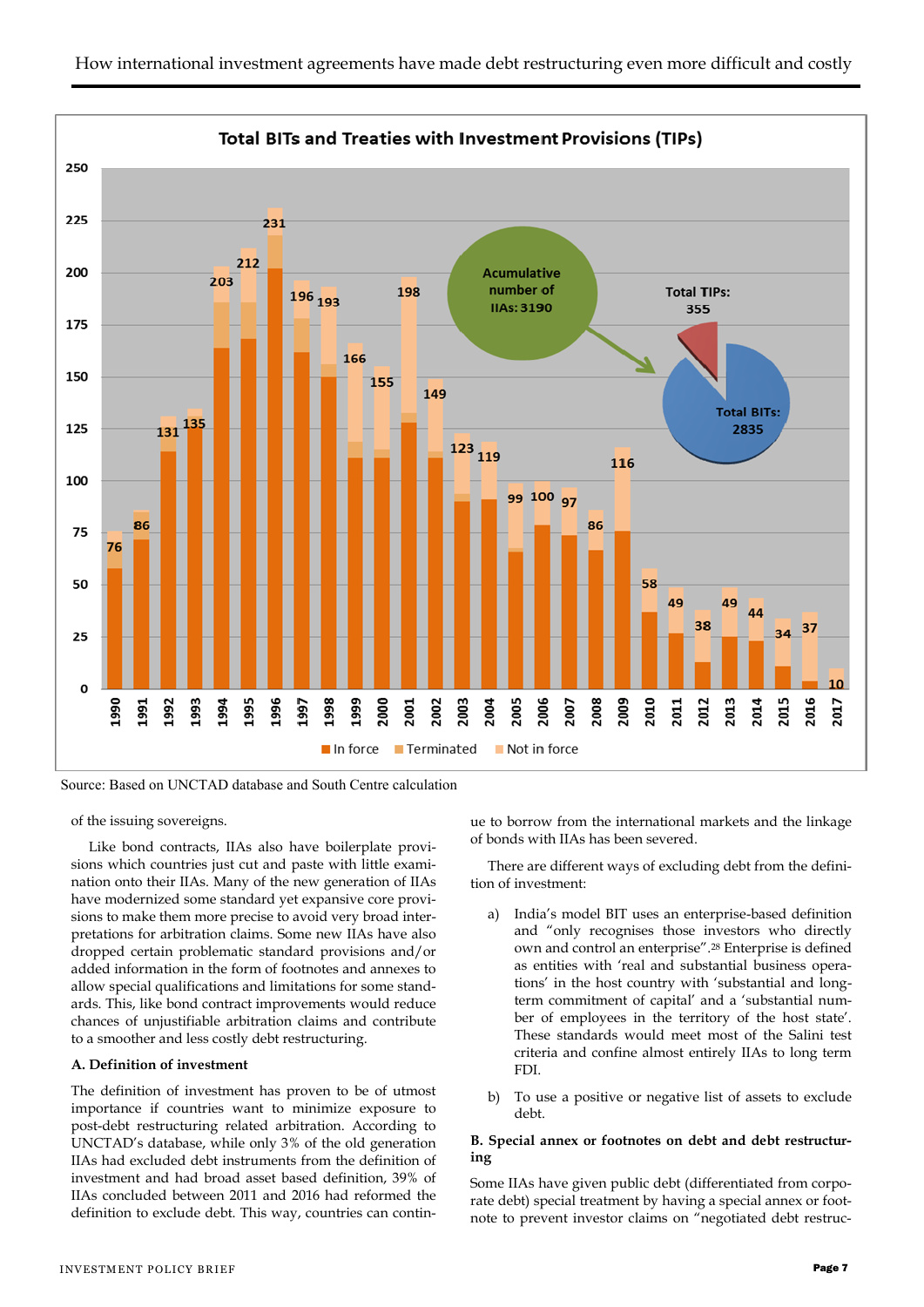turing".<sup>29</sup> So long as the sovereign borrowers observe NT and MFN standards in carrying out debt restructuring and have got the consent of the majority of the bondholders which is normally defined as 75% of bondholders, claims against such kind of debt restructuring would be forbidden. On top of it, a 270-day of cooling-off period was introduced to prohibit filing of claims against negotiated debt restructuring. This constitutes a safeguard against claims arising from restructuring following majority consent. With IIA provisions like this, the current international efforts on bond contract improvements may have the benefits the designers hope for. However, countries can be inconsistent in giving such kind of guidelines for debt restructuring. For instance, for the United States quite a number of its IIAs including recently concluded ones included bonds and public debt as protected investment and without a special annex on debt restructuring. Whether this is country oriented or because of special circumstances of the negotiation process is hard to tell. Whatever the case, developing countries, especially those having sovereign bonds, are advised to be attentive to the ongoing reform on IIAs, both the trend and the design of provisions of the IIAs.

### **C. Preserve policy space for taking measures concerning government security**

Some IIAs also have provisions to provide exceptions to allow governments to take special measures to contain financial and debt crisis to avoid default without observing NT and MFN standards. Justifiable security and economic reasons have to be provided. This would give government some space in times of financial crisis. With globalization and financialization, contagion is a major threat for countries which have tapped into the international capital market and using bonds as a way to mobilize financial resources.

**Umbrella clause:** Some IIAs drop this clause completely as the standard language would make obligations allembracing and limitless, hoping this would reduce ISDS.

**Transfer of funds:** Provide detailed exceptions in the clause which could include special circumstances like balance-of-payment problems and enforcement of national laws as well as prudential measures.

**Fair and equitable treatment**: Specifying obligations of the State would allow measures taken which give some favourable treatments to domestic holders of a debt instrument for the purpose of financial and economic stability. Clarify obligations by including more detailed clauses on FET.

**Expropriation**: Provide details and criteria to specify what would be considered as expropriation or indirect expropriation to prevent expansive interpretations. This may also have the possibility of excluding restructuring as an arbitration claim if worded well. This would give governments policy space to take actions for the public purpose, with good faith, in a fair and equitable way and with due process of law. For investors' expectations, there are also the efforts to put them in perspective using words like "reasonable". Therefore, under certain circumstances, debt restructuring would be justifiable.

### **Endnotes:**

<sup>1</sup>Paolo Manasse and Nouriel Roubini, ""Rules of thumb" for sovereign debt crises," *Journal of International Economics*, vol. 78, no. 2 (July 2009), pages 192–205.

<sup>2</sup>[Lorenzo Forni](https://www.imf.org/en/Publications/Publications-By-Author?author=Lorenzo%20%20Forni) et al., "Sovereign Debt Restructuring and Growth," IMF Working Paper WP/16/147 (2016), p. 3.

<sup>3</sup>Yuefen Li, "The Long March towards an International Legal Framework for Sovereign Debt Restructuring," *The Journal of Globalization and Development* (Jan. 2016); Lee Buchheit and Sofia Martos, "What to do about Pari Passu*,*" *Butterworths Journal of International Banking and Financial Law* (Sept. 2014).

<sup>4</sup>Yılmaz Akyüz, **"**Foreign Direct Investment, Investment Agreements and Economic Development: Myths and Realities**,"** South Centre Research Paper, No. 63 (2015).

<sup>5</sup>UNCTAD, *World Investment Report* (2017), Chapter III.

6 Stephen J. Choi & G. Mitu Gulati, "An Empirical Study of Securities Disclosure Practice," *Tulane Law Review*, vol. 80, no. 4 (March 2006), pp. 1074-78.

<sup>7</sup>The majority of existing investment agreements provide for international arbitration as the mechanism to address disputes between the investor and the State. The 2012 Organisation for Economic Co-operation and Development (OECD) survey of investment treaties showed that 96% contained investor-state dispute settlement provisions allowing foreign investors to raise claims through international arbitration. Source: David Gaukrodger and Kathryn Gordon, "Investor-State Dispute Settlement: A Scoping Paper for the Investment Policy Community", OECD Working Papers on International Investment, 2012/03, p. 64. Available from http://dx.doi.org/10.1787/5k46b1r85j6f-en. Referenced in UNCITRAL Doc. A/CN.9/WG.III/WP.142, p. 3.

<sup>8</sup>So far all the debt related cases have been handled by ICSID.

<sup>9</sup>Michael D. Nolan and Edward G. Baldwin, "The Treatment Of Contract-Related Claims In Treaty-Based Arbitration," Mealey's International Arbitration Report, vol. 21, no. 6 (June 2006).

<sup>10</sup>Standard Aggregated Collective Action Clauses ("CACS") for the Terms and Conditions of Sovereign Notes (International Capital Market Association, Zurich, Switzerland, August 2014).

<sup>11</sup> "Strengthening the Contractual Framework to Address Collective Action Problems in Sovereign Debt Restructuring," Policy Paper of the International Monetary Fund (Washington D.C., 2 September 2014).

<sup>12</sup>Michael Waibel, "Opening Pandora's Box: Sovereign Bonds in International Arbitration," *The American Journal of International Law*, vol. 101, no. 4 (Oct. 2007), pp. 711-759.

<sup>13</sup>Jamie Shookman, "Too Many Forums for Investment Disputes? ICSID Illustrations of Parallel Proceedings and Analysis," *Journal of International Arbitration*, vol. 27, no. 4 (2010).

<sup>14</sup>Convention on the Settlement of Investment Disputes between States and Nationals of other States, Article 25 (1)

15 Fedax N.V. v. Republic of Venezuela (ICSID Case No. AR- $B/96/3)$ 

16 Alejandro I Garcia, Herbert Smith Freehills LLP, "ICSID tribunal considers Salini criteria," Thomson Reuters Practical Law, 27 March 2013. Available from [https://uk.practicallaw.thomsonreuters.com/9-525-4681?](https://uk.practicallaw.thomsonreuters.com/9-525-4681) transitionType=Default&contextData=(sc.Default)&firstPage=true&bh  $cp=1$ .